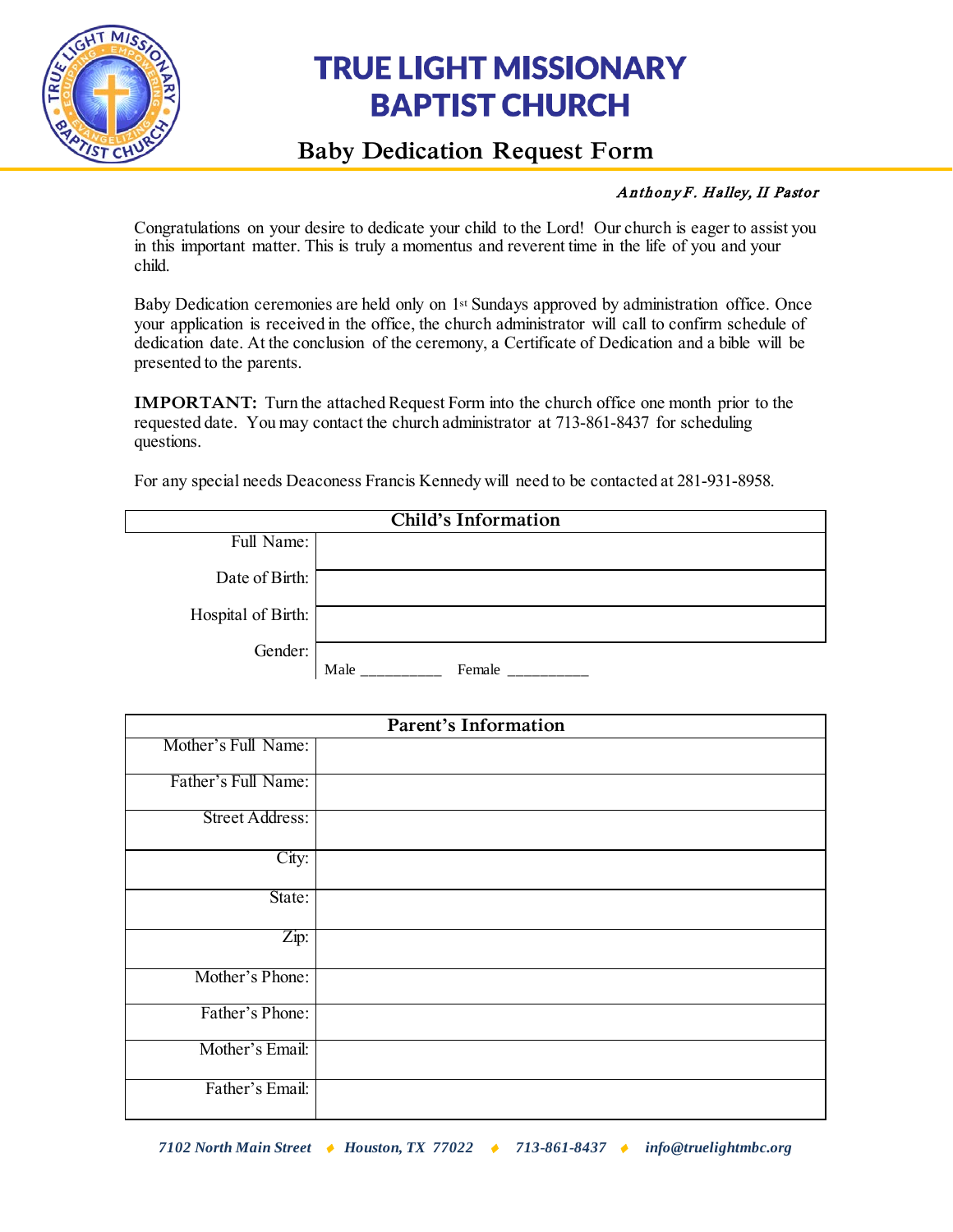Due to the spiritual nature of the questions asked during the Baby Dedication Ceremony, it is helpful for the Pastor to understand the marital and living situation of both parents.

Which of the following best describes the parents' marital and living situation?

Are one or both parents born again Christians?

 $\Box$  Yes  $\Box$  No  $\Box$  Still considering  $\Box$  Unsure what this means

The Parents are:

| $\Box$ Married and living together           |  |
|----------------------------------------------|--|
| $\Box$ Never married and living together     |  |
| $\Box$ Never married and not living together |  |
| $\Box$ Divorced                              |  |
| $\Box$ Separated                             |  |
| $\Box$ Other (please explain)                |  |

## **God Parent's Information**

| God Mother's Full Name: |  |
|-------------------------|--|
| God Father's Full Name: |  |
| God Mother's Phone:     |  |
| God Mother's Email:     |  |
| God Father's Phone:     |  |
| God Father's Email:     |  |

### Who will participate in the Baby Dedication Ceremony? (Check all that apply)

 $\Box$  Both parents  $\Box$  Mother only  $\Box$  Father only  $\Box$  Godparent(s)

#### ----------------------------------------------------------------------------------------------------------------------- **FOR OFFICE USE ONLY:**

Date Recevied: \_\_\_\_\_\_\_\_\_\_\_\_\_\_\_\_ Date Approved: \_\_\_\_\_\_\_\_\_\_\_\_\_\_\_\_\_\_ Approved By: \_\_\_\_\_\_\_\_\_\_\_\_\_\_\_\_\_\_\_\_

Parent's Notified: \_\_\_\_\_\_\_\_\_\_\_\_\_\_\_\_\_\_ Email Confirmation Sent: \_\_\_\_\_\_\_\_\_\_\_\_\_\_\_\_\_

Upon review and approval/denial, please forward all information to the Baptismal Ministry and Deaconess Ministry... Provide parent(s) with an email confirmation detailing the event. Upon completion of all items; sign, date, copy, and file.

 $\overline{\phantom{a}}$  , and the contribution of the contribution of the contribution of the contribution of the contribution of the contribution of the contribution of the contribution of the contribution of the contribution of the